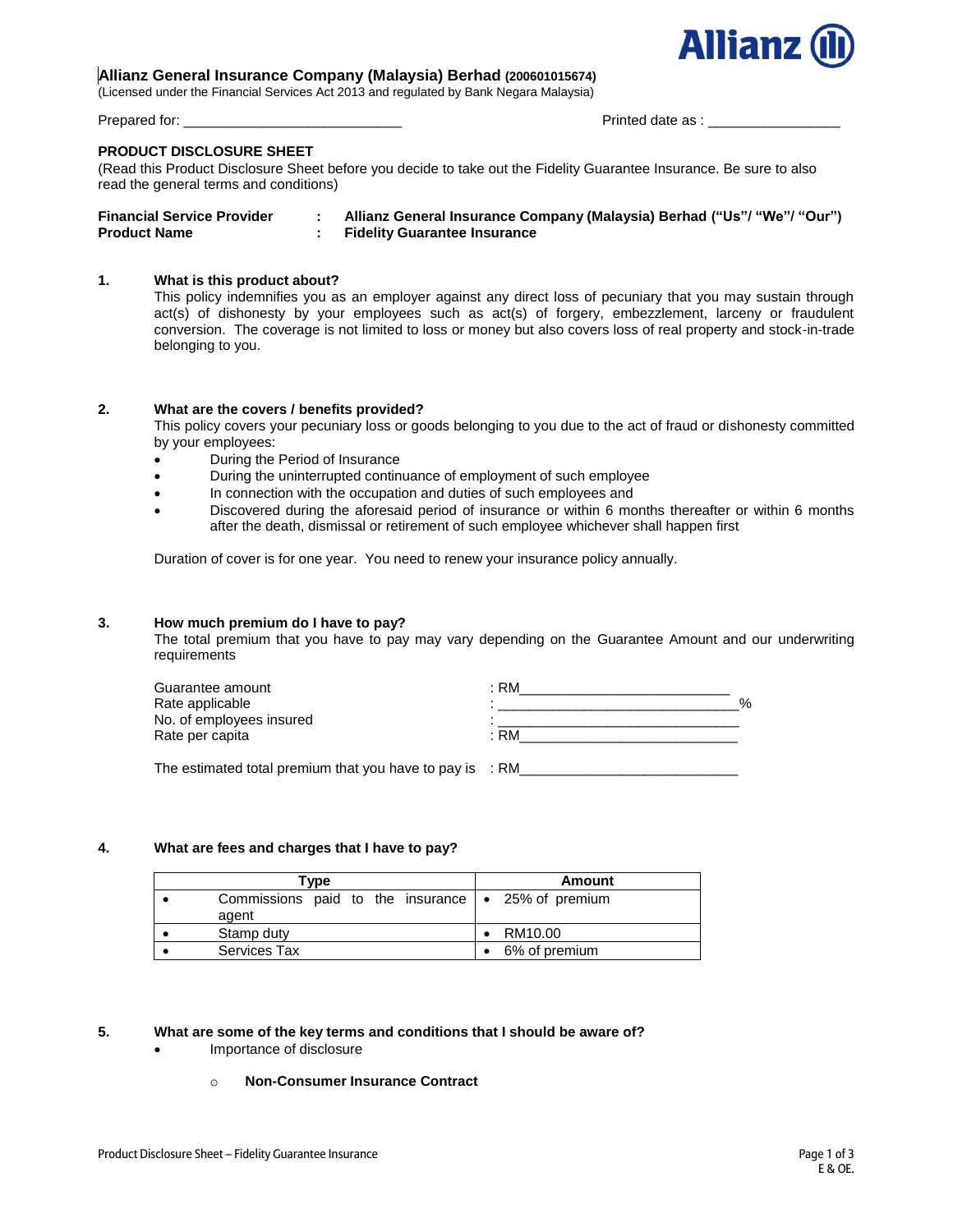

## **Allianz General Insurance Company (Malaysia) Berhad (200601015674)**

(Licensed under the Financial Services Act 2013 and regulated by Bank Negara Malaysia)

Pursuant to Paragraph 4(1) of Schedule 9 of the Financial Services Act 2013, if you are applying for this Insurance for purposes related to your trade, business or profession, you have a duty to disclose any matter that you know to be relevant to our decision in accepting the risks and determining the rates and terms to be applied and any matter a reasonable person in the circumstances could be expected to know to be relevant, otherwise it may result in avoidance of contract, claim denied or reduced, terms changed or varied, or contract terminated.

This duty of disclosure for Non-Consumer Insurance Contract shall continue until the time the contract is entered into, varied or renewed. **You also have a duty to tell us immediately if at any time after your contract of insurance has been entered into, varied or renewed with us, any of the information given is inaccurate or has changed.**

- You must inform your insurance intermediary or us in writing on any material changes during the policy period so that the necessary amendments are endorsed to your policy.
- This insurance is subjected to 60 days Premium Warranty, i.e. premium due must be paid and received by insurer within sixty (60) days from inception. Failing which, policy is automatically cancelled and 60 days pro rate premium shall be entitled to insurer.

## **6. What are the major exclusions under this policy?**

This policy does not cover :

- Any indirect or consequential loss
- Any third party losses
- Stock taking or inventory losses
- War and related risks
- Radioactive and nuclear energy risks
- Any act of terrorism

*Note: This list is non-exhaustive. Please refer to the sample policy contract for the full list of exclusions under this policy.* 

## **7. Can I cancel my policy?**

You may cancel your policy by giving written notice to the insurance company. Upon cancellation, you are entitled to a refund of the premium based on the unexpired period of insurance.

#### **8. What do I need to do if there are changes to my contact details?**

It is important that you inform us of any change in your contact details to ensure that all correspondences reach you in a timely manner.

## **9. Where can I get further information?**

Should you require additional information about our Fidelity Guarantee Insurance or any other types of insurance product, you can contact us or any of our branches or you can obtain a copy from our insurance agent or visit [www.allianz.com.my](http://www.allianz.com.my/)

If you have any enquiries, please contact us at:

#### **Allianz Customer Service Center**

Allianz Arena Ground Floor, Block 2A, Plaza Sentral Jalan Stesen Sentral 5, Kuala Lumpur Sentral 50470 Kuala Lumpur. Allianz Contact Center: 1 300 22 5542 Email: customer.service@allianz.com.my **O**<sup> $\odot$ </sup> AllianzMalaysia allianz.com.my